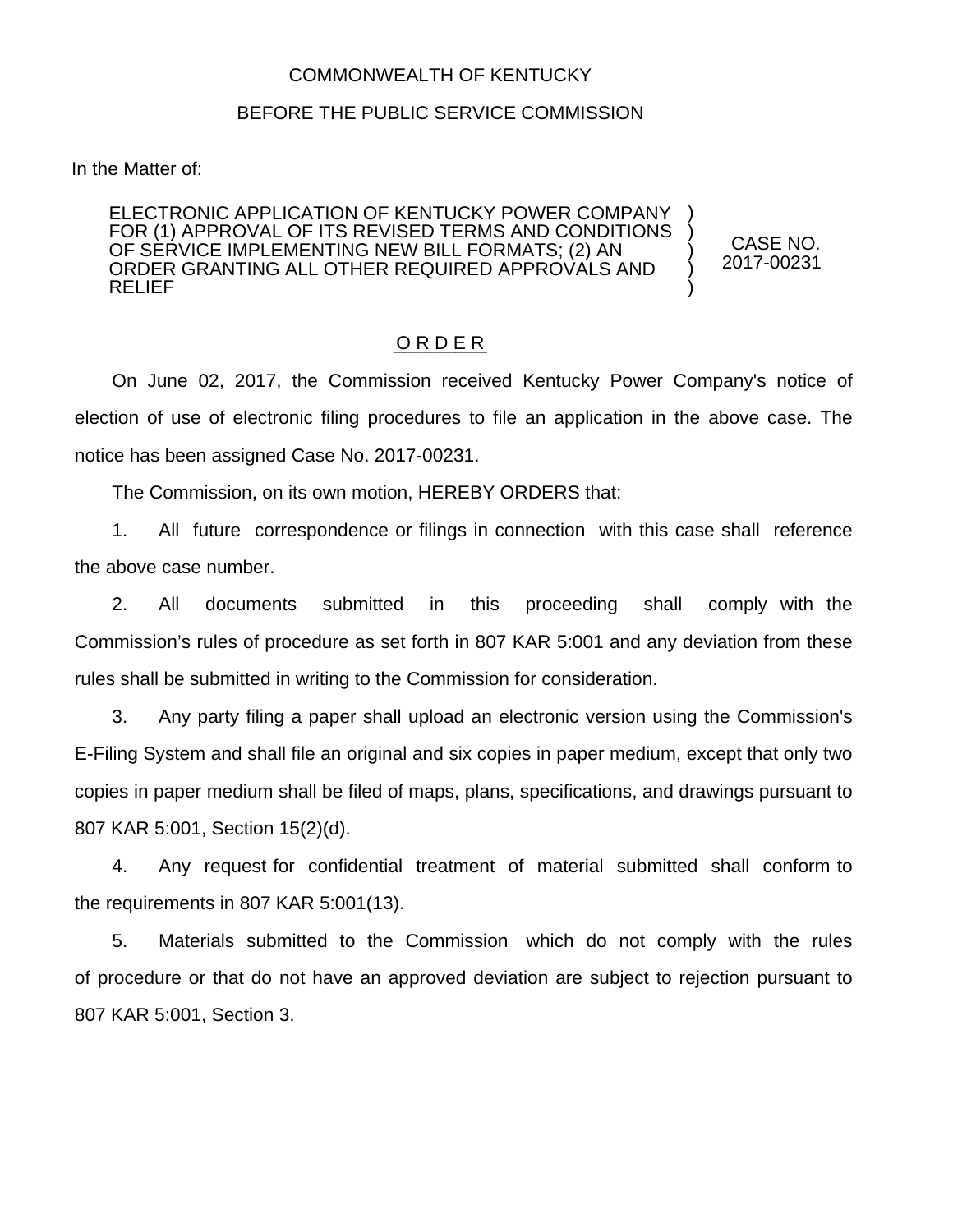By the Commission

ENTERED JUN 02 2017 KENTUCKY PUBLIC SERVICE COMMISSION

ATTEST:

alina R. Mathews

Executive Director

Case No. 2017-00231